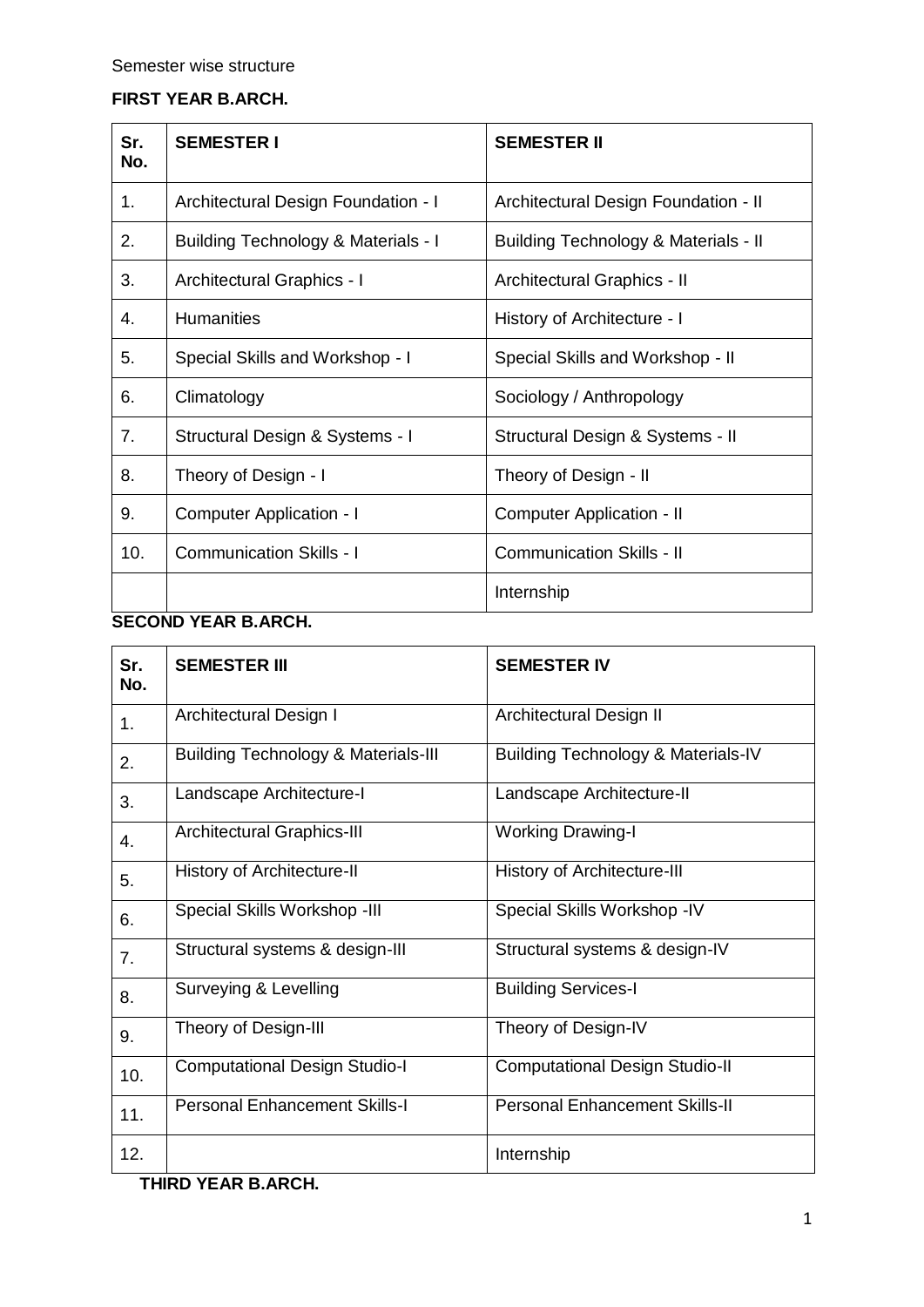## **FOURTH YEAR B.ARCH.**

| Sr.<br>No.     | <b>SEMESTER V</b>                                        | <b>SEMESTER VI</b>                                        |
|----------------|----------------------------------------------------------|-----------------------------------------------------------|
| 1 <sub>1</sub> | <b>Architectural Design III</b>                          | Architectural Design IV                                   |
| 2.             | Building Technology & Materials-V                        | <b>Building Technology &amp; Materials-VI</b>             |
| 3.             | <b>Environmental Studies</b>                             | Climatology-II                                            |
| 4.             | <b>Working Drawing-II</b>                                | <b>Working Drawing-III</b>                                |
| 5.             | History of Architecture-IV                               | History of Architecture-V                                 |
| 6.             | Special Skills Workshop -V                               | Special Skills Workshop - VI                              |
| 7.             | Structural systems & design-V                            | Structural systems & design-VI                            |
| 8.             | <b>Building Services-II</b>                              | <b>Building Services-III</b>                              |
| 9.             | Design Research-I                                        | Design Research-II                                        |
| 10.            | <b>Computational Design Studio-III</b>                   | <b>Computational Design Studio-IV</b>                     |
| 11.            | Professional Competency Skills-I                         | Professional Competency Skills-II                         |
| 12.            |                                                          | Internship                                                |
| Sr.<br>No.     | <b>SEMESTER VII</b>                                      | <b>SEMESTER VIII</b>                                      |
| 1.             | Architectural Design V                                   | <b>Architectural Design VI</b>                            |
| 2.             | <b>Advanced Building Technology &amp;</b><br>Materials-I | <b>Advanced Building Technology &amp;</b><br>Materials-II |
| 3.             | <b>Professional Practice-I</b>                           | <b>Professional Practice-II</b>                           |
| 4.             | <b>Specification Writing-I</b>                           | <b>Specification Writing-II</b>                           |
| 5.             | Town Planning-I                                          | Town Planning-II                                          |
| 6.             | Skill based elective -I                                  | Skill based elective -II                                  |
| 7.             | <b>Quantity Surveying &amp; Estimating-I</b>             | <b>Quantity Surveying &amp; Estimating-II</b>             |
| 8.             | <b>Building Services-IV</b>                              | <b>Building Economics</b>                                 |
| 9.             | <b>Dissertation &amp; Seminar-I</b>                      | <b>Dissertation &amp; Seminar-II</b>                      |
| 10.            | <b>Computational Design Studio-V</b>                     | <b>Computational Design Studio-VI</b>                     |

## **FINAL YEAR B.ARCH.**